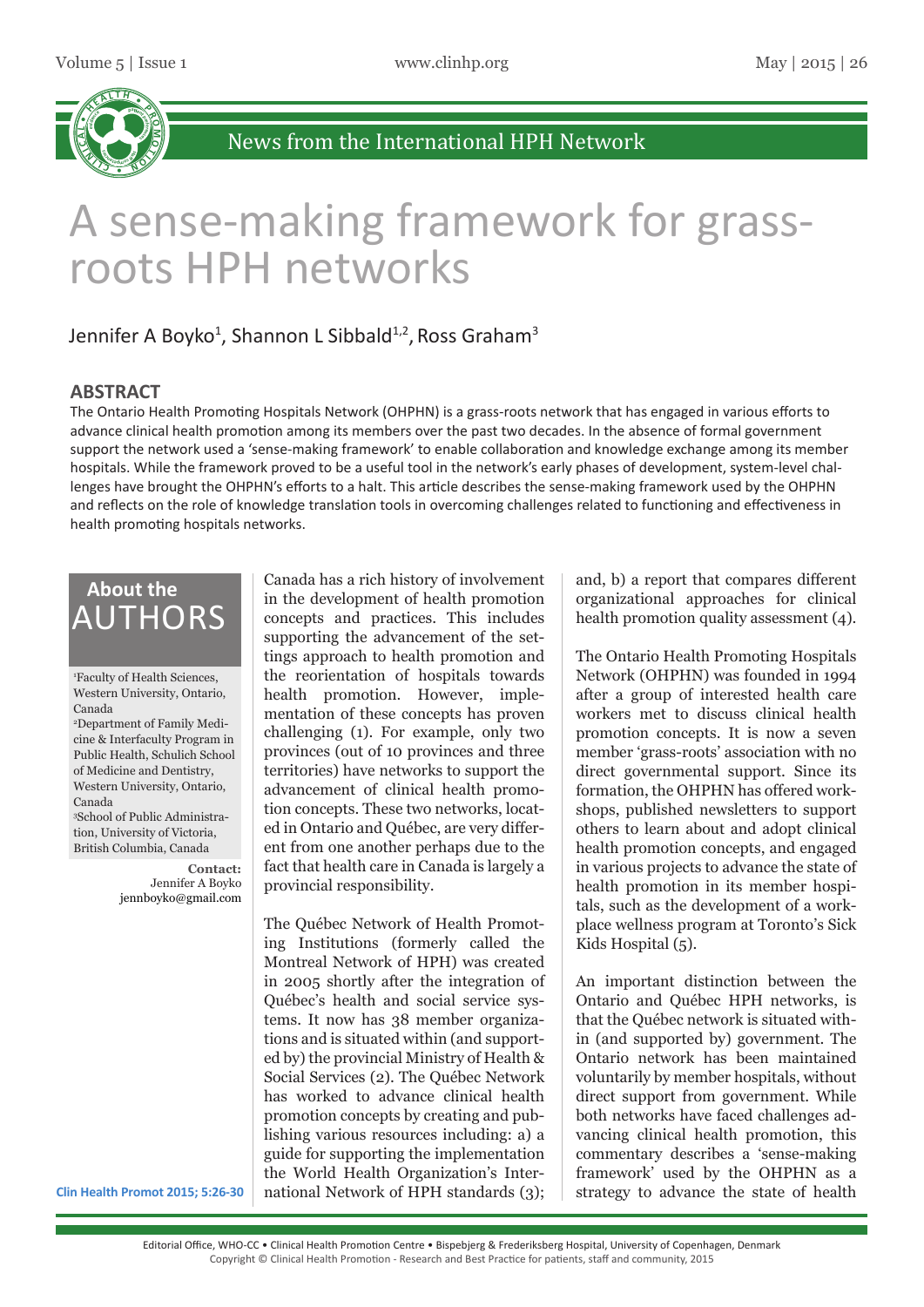

promotion among its members from the 'bottom up'. This article will be of interest to other grass-roots HPH networks that operate without formal government support. This article also aims to contribute to the growing interest in understanding HPH network functioning and effectiveness (6).

#### **Sense-making Framework**

Knowledge translation aims to support the application of knowledge (through synthesis, dissemination or exchange efforts) in order to improve and strengthen individual health, as well as health care organizations and systems (7). Early on, the OHPHN recognized a need to share knowledge about the health promotion activities occurring in their institutions in order to foster collaboration among its members, and promote its aim to senior decision-makers. As a first step, the network commissioned the development of a conceptual 'sensemaking' framework (see figure 1) for the classification of clinical health promotion activities. Sense-making refers to a diverse set of knowledge translation approaches that support greater understanding and successful implementation of new interventions (8). According to Jacobson et al. (9) knowledge users' understanding of the issue in question is a key factor in the knowledge translation process.

These consultations were held as part of the network's monthly meetings to gather feedback about the representativeness of the draft framework in relation to the current activities in their hospitals. The input received from network members was integrated into a revised framework. Finally, the framework was pilot-tested among members of the OHPHN. Network members were asked to compile an inventory of current health promotion initiatives within their organization by using the framework as a guide. This was done by sending network members an inventory package to complete and return on behalf of their organization. The package included a survey that incorporated questions based on the framework. As part of the inventory process, network members were asked to review the framework to gain an understanding of the various audiences and activities that may take place within hospitals. Input and findings from the pilot test were integrated into a final version of the framework. Additional information about the inventory is available upon request from the corresponding author.

The goal of the framework is not to explain how to plan or develop programs. Rather, the framework is meant to help 'make sense' and gain a better understanding of the breadth of clinical health promotion activities.

**Figure 1** A 'sense-making' framework for the classification of clinical health promotion activities



The framework was developed by first carrying out a literature search for peer-reviewed articles that described health promotion initiatives implemented by hospitals, as well as papers about theoretical approaches to understanding health promotion in a hospital setting. Relevant information was extracted pertaining to types of clinical health promotion activities and from this a draft framework was created. Next, consultation took place with professionals working in the area of health promoting hospitals who were also members of the OHPHN.

The framework does this by prompting users to answer four key questions. The first question (What is the ultimate aim of clinical health promotion?) prompts users to think about why a particular project or initiative is being done. All health promotion should have the ultimate goal of improving health status through the creation of favourable political, economic, social, cultural, environmental, behavioural and biological conditions. The second question (What foundation should clinical health promotion initiatives be built upon?) encourages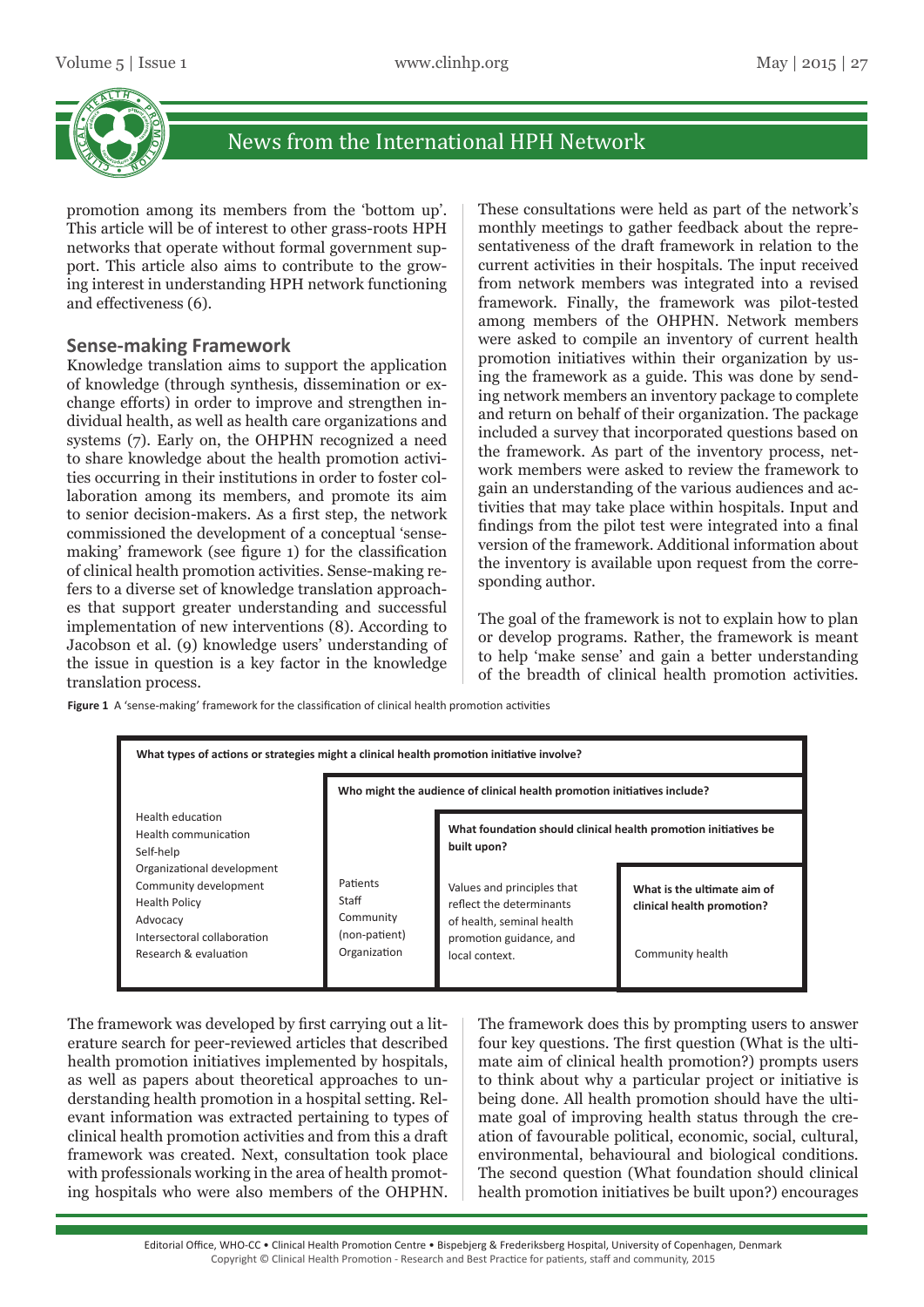

users to think about the values and principles on which clinical health promotion practice should be built. The determinants of health, reduction of health inequities, seminal WHO documents (10-15) and the context in which the activity occurs integrate to form a solid foundation on which clinical health promotion should be based. The third question (What types of actions or strategies might a clinical health promotion programme involve?) encourages users to think about nine specific activities dominant in the literature (health education, health communication, self-help, organizational development, community development, health policy, advocacy, intersectoral collaboration, and research and evaluation) (16-18). Finally, the fourth question (Who might the audience of clinical health promotion programmes include?) prompts users to think about the range of audiences that health promotion within or by hospitals, programs or services may be directed towards (i.e., patients, staff, the community, and the organization itself).

#### **Framework Application**

OHPHN members used the sense-making framework to identify, organize and share information that would support their decision-making related to clinical health promotion programs and activities. For example, the OHPHN used the framework to compile a reference list and annotated bibliography of relevant clinical health promotion literature by using key words from the framework and then classifying the results according to intended audiences and health promotion activities reflected the framework. The pilot-test of the framework (described above) helped the OHPHN identify and catalogue their clinical health promotion activities, so that members could identify opportunities for collaboration and learning. The OHPHN identified 137 examples of health promotion practices within their member organizations, which were then classified and organized according the framework's components. Members of the OHPHN were able to use the reference list, annotated bibliography and inventory to argument the case for pursuing clinical health promotion activities in their local contexts. Additional information about these resources is available upon request from the corresponding author. Efforts were made for a period of 2-3 years to keep these resources up-to-date.

The sense-making framework was purposely designed to support knowledge translation and decision-making in other ways as well. For example, it could be used as the basis for organizing an evidence repository that would allow network members to access timely and relevant information. Such a repository could include

clinical health promotion related research evidence, grey literature, or examples of innovative practice from network members. The repository could also be used to collect information about health promotion activities over time including links to communities of practice to help support those with similar clinical health promotion interests. Another way the framework could be used is to perform an organizational needs assessment related to clinical health promotion. An inventory of existing activities could be carried out to identify the health promotion needs of patients, providers and staff, which could then be used for quality improvement purposes. For example, examination of health promotion across an organization may reveal a gap in terms of self-care support provided to patients upon discharge, which could then be the focus of targeted process improvements to ensure the patients are receiving the health promotion activities. At least one of the OHPHN member hospitals used the framework in this way, but at the time of writing this article it is not clear whether any others did.

## **Discussion: Importance of Knowledge**

#### **Translation**

Chu et al. (19) stress the importance of knowledge translation in HPH networks: "... for the settings approach to health to be successful it is paramount that partnerships and networks be developed that can both facilitate the effective use of knowledge and resources and foster coordinated action to promote health." (p. 156) Although research evidence is increasingly available to support clinical health promotion practices, it is still unclear how best to share information within HPH networks and share information to non-member senior organizational and policy decision-makers who may have little or no prior experience with clinical health promotion or HPH concepts. In hospitals, it may be that more highlevel research and dissemination of the findings are needed in order to encourage policy-makers and health service administrators to invest resources in clinical health promotion (20) or it may be that hospitals need to better share local knowledge about what works and does not work in their unique system contexts.

Efforts to help organizational decision-makers search for local evidence would facilitate an important knowledge translation strategy known as user-pull. According to Lavis, Lomas, Hamid & Sewankambo (21), user-pull strategies can enable decision-makers to more easily access and understand research evidence. One approach to facilitate user-pull among managers in hospitals may be to support a more organized and systematic approach to analyzing clinical health promotion research.